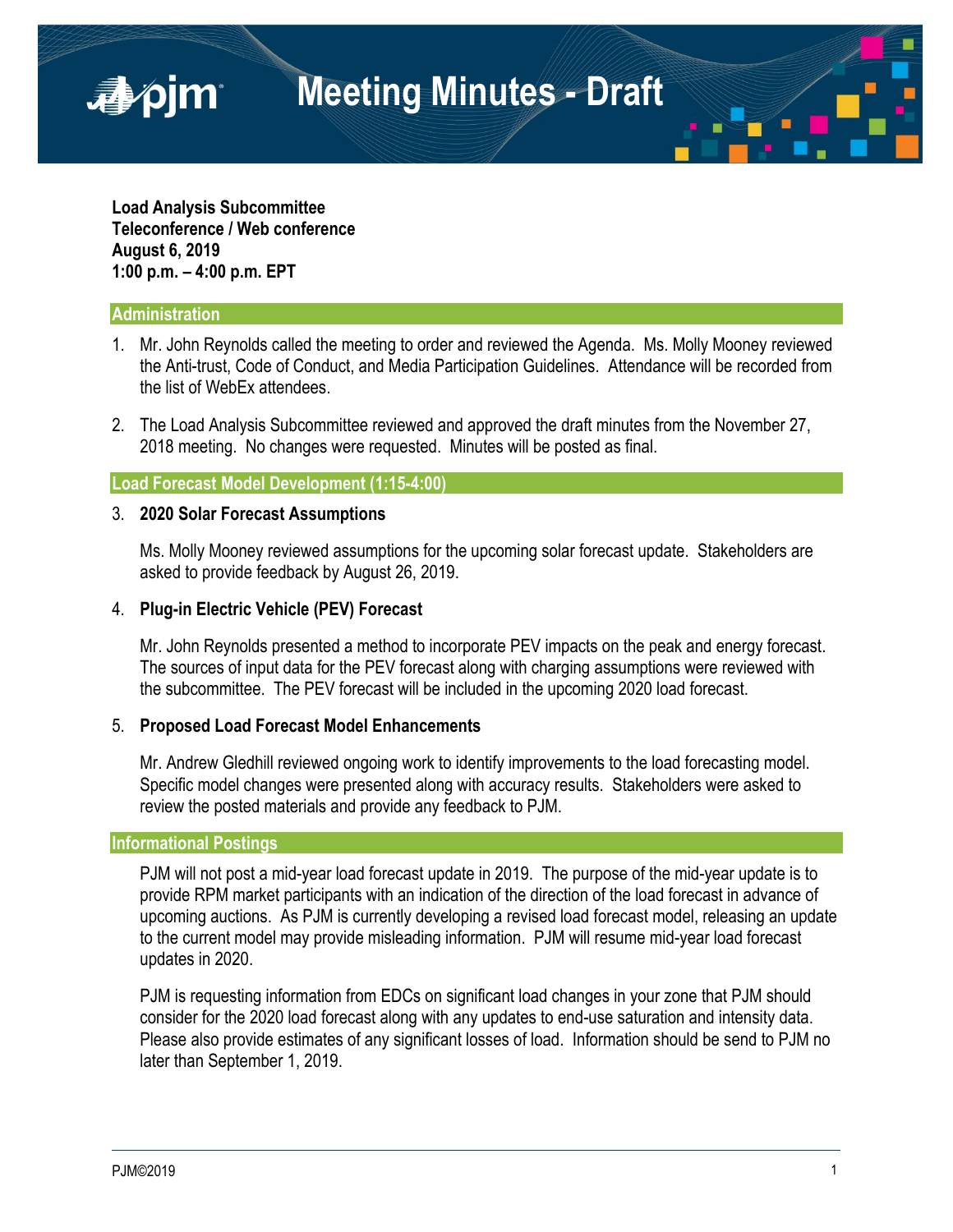# **Meeting Minutes - Draft**

#### **In Attendance**

apim

**Chad Burnett** Changer American Electric Power David Hastings **DhastCo, LLC** Brian Kauffman **Enernoc** Enernoc Philip Covello **Evercore** Dean Bickerstaff **Hartree Partners Hartree Partners** Rory Sweeney GT Power Group Jeff Whitehead GT Power Group Tom Rutigliano NRDC Gregory Carmean **OPSI** 

Randy Holliday **American Electric Power American Electric Power** Jenny Zhao **American Electric Power** American Electric Power John McDaniel **Baltimore Gas and Electric Company** Tom Jens Black Oak Energy, LLC Dennis Kelter Commonwealth Edison Company Rehan Gilani ConEdison Energy, Inc. Carl Johnson Customized Energy Solutions, Ltd. Jonathan Sasser Customized Energy Solutions, Ltd Abhijit Rajan Dominion Virginia Power Karim Siamer **Dominion Virginia Power Community** Dominion Virginia Power Sally Witt **Eastern Kentucky Power Cooperative**, Inc. Malcolm Ainspan Energy Curtailment Specialists, Inc. Sharon Midgley Exelon Generation Co., LLC Jim Benchek First Energy Corporation Lou D'Alessandris **Election** Einst Energy Corporation Mike Durinsky First Energy Corporation Mike Borgatti Gable and Associates Kathleen Wehnes Maryland Public Service Commission Amy York **McNees Wallace & Nurick LLC** George Kogut New York Power Authority Adrien Ford **Adrien Ford Cooperative Cooperative Old Dominion Electric Cooperative** Michael Jesensky Old Dominion Electric Cooperative Arun Nava<br>
PPL Electric Utilities Corporation Kieran Bergin **Public Service Electric & Gas Company** Public Service Electric & Gas Company Raymond DePillo **Public Service Electric & Gas Company** Public Service Electric & Gas Company Rich Marinelli **Number 2018** 2019 12:30 Public Service Electric & Gas Company Stephen Wreschnig **Public Service Electric & Gas Company** Public Service Electric & Gas Company Gary Hartman **Talen Energy Marketing, LLC** Brad Swalwell **Tangent Energy Solutions**, Inc.